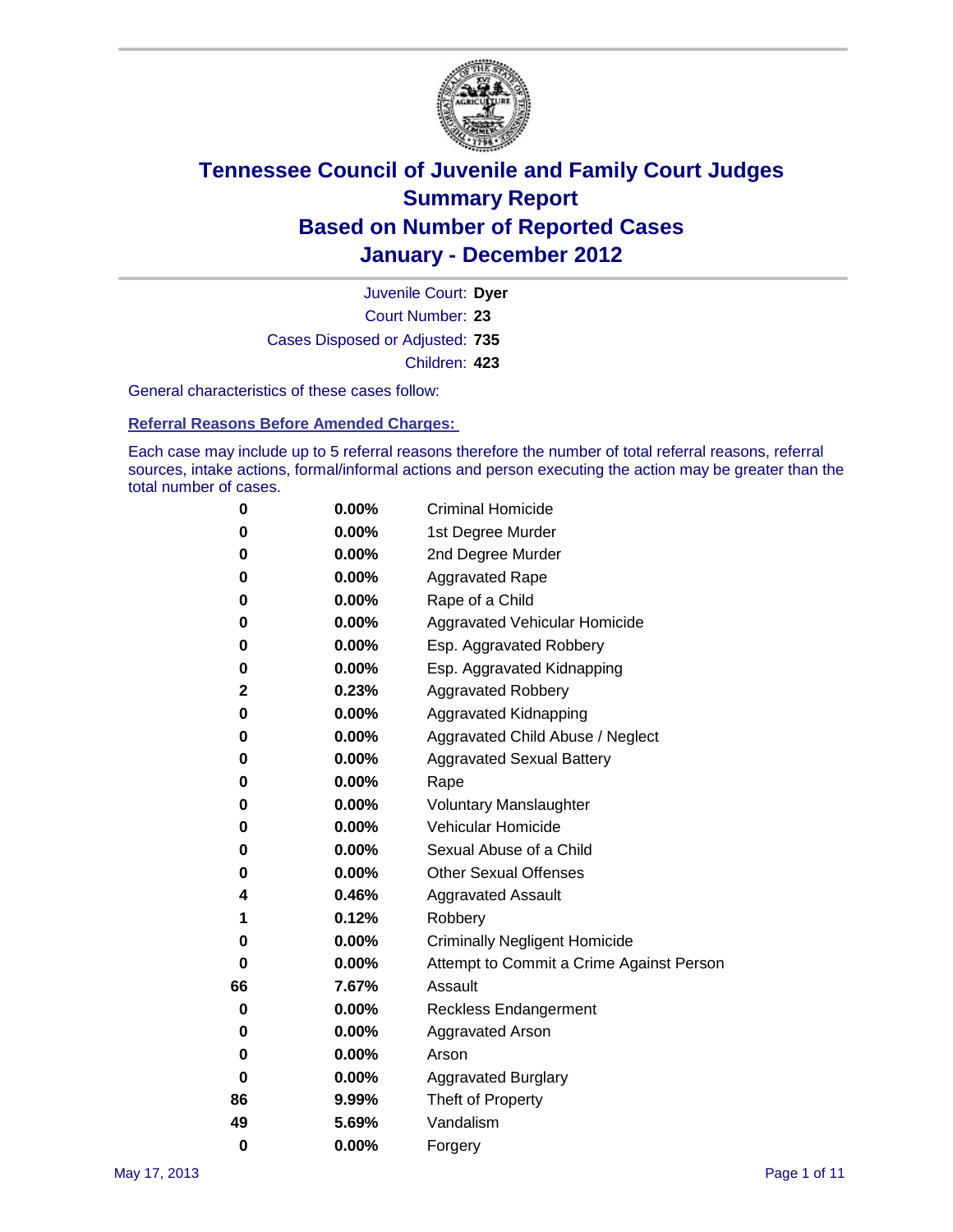

Court Number: **23** Juvenile Court: **Dyer** Cases Disposed or Adjusted: **735** Children: **423**

#### **Referral Reasons Before Amended Charges:**

Each case may include up to 5 referral reasons therefore the number of total referral reasons, referral sources, intake actions, formal/informal actions and person executing the action may be greater than the total number of cases.

| 0         | 0.00% | <b>Worthless Checks</b>                                     |
|-----------|-------|-------------------------------------------------------------|
| $\bf{0}$  | 0.00% | Illegal Possession / Fraudulent Use of Credit / Debit Cards |
| 12        | 1.39% | <b>Burglary</b>                                             |
| 0         | 0.00% | Unauthorized Use of a Vehicle                               |
| 0         | 0.00% | <b>Cruelty to Animals</b>                                   |
| 1         | 0.12% | Sale of Controlled Substances                               |
| 6         | 0.70% | <b>Other Drug Offenses</b>                                  |
| 12        | 1.39% | Possession of Controlled Substances                         |
| 0         | 0.00% | <b>Criminal Attempt</b>                                     |
| 1         | 0.12% | Carrying Weapons on School Property                         |
| 3         | 0.35% | Unlawful Carrying / Possession of a Weapon                  |
| 3         | 0.35% | <b>Evading Arrest</b>                                       |
| 0         | 0.00% | Escape                                                      |
| 0         | 0.00% | Driving Under Influence (DUI)                               |
| 12        | 1.39% | Possession / Consumption of Alcohol                         |
| 8         | 0.93% | Resisting Stop, Frisk, Halt, Arrest or Search               |
| 1         | 0.12% | <b>Aggravated Criminal Trespass</b>                         |
| 5         | 0.58% | Harassment                                                  |
| 29        | 3.37% | Failure to Appear                                           |
| 0         | 0.00% | Filing a False Police Report                                |
| 4         | 0.46% | Criminal Impersonation                                      |
| 28        | 3.25% | <b>Disorderly Conduct</b>                                   |
| 10        | 1.16% | <b>Criminal Trespass</b>                                    |
| 1         | 0.12% | <b>Public Intoxication</b>                                  |
| 0         | 0.00% | Gambling                                                    |
| 70        | 8.13% | <b>Traffic</b>                                              |
| 28        | 3.25% | <b>Local Ordinances</b>                                     |
| $\pmb{0}$ | 0.00% | Violation of Wildlife Regulations                           |
| 5         | 0.58% | Contempt of Court                                           |
| 47        | 5.46% | Violation of Probation                                      |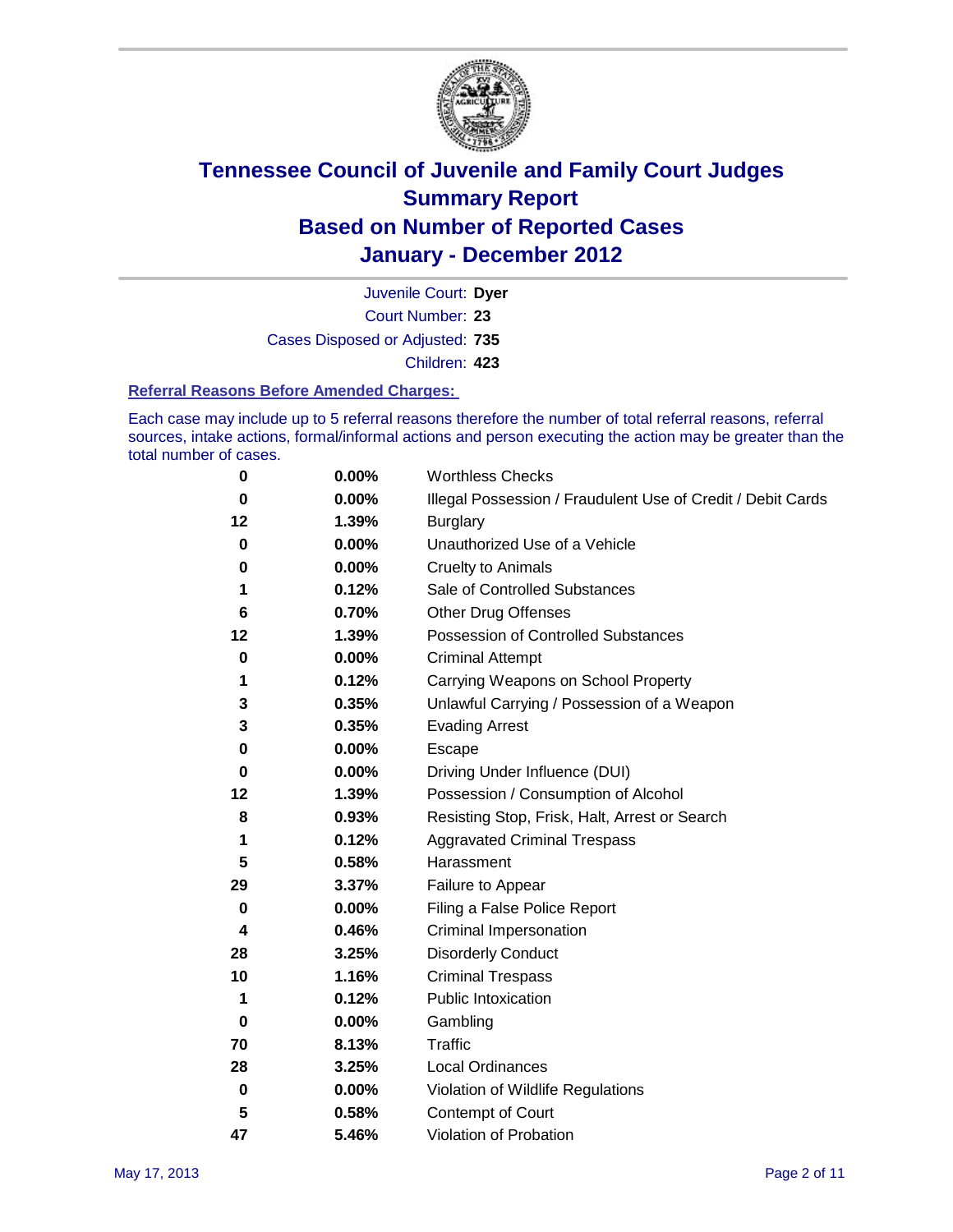

Court Number: **23** Juvenile Court: **Dyer** Cases Disposed or Adjusted: **735** Children: **423**

#### **Referral Reasons Before Amended Charges:**

Each case may include up to 5 referral reasons therefore the number of total referral reasons, referral sources, intake actions, formal/informal actions and person executing the action may be greater than the total number of cases.

| 0        | $0.00\%$ | <b>Violation of Aftercare</b>          |
|----------|----------|----------------------------------------|
| 62       | 7.20%    | <b>Unruly Behavior</b>                 |
| 66       | 7.67%    | Truancy                                |
| 39       | 4.53%    | In-State Runaway                       |
| $\bf{0}$ | 0.00%    | Out-of-State Runaway                   |
| 21       | 2.44%    | Possession of Tobacco Products         |
| 88       | 10.22%   | Violation of a Valid Court Order       |
| 5        | 0.58%    | <b>Violation of Curfew</b>             |
| 0        | $0.00\%$ | Sexually Abused Child                  |
| 0        | $0.00\%$ | <b>Physically Abused Child</b>         |
| 0        | 0.00%    | Dependency / Neglect                   |
| 0        | 0.00%    | <b>Termination of Parental Rights</b>  |
| 0        | 0.00%    | <b>Violation of Pretrial Diversion</b> |
| 0        | 0.00%    | Violation of Informal Adjustment       |
| 27       | 3.14%    | <b>Judicial Review</b>                 |
| 0        | $0.00\%$ | <b>Administrative Review</b>           |
| 0        | $0.00\%$ | <b>Foster Care Review</b>              |
| 0        | 0.00%    | Custody                                |
| 0        | 0.00%    | Visitation                             |
| 0        | 0.00%    | Paternity / Legitimation               |
| 0        | 0.00%    | <b>Child Support</b>                   |
| 0        | 0.00%    | <b>Request for Medical Treatment</b>   |
| 0        | $0.00\%$ | <b>Consent to Marry</b>                |
| 59       | 6.85%    | Other                                  |
| 861      | 100.00%  | <b>Total Referrals</b>                 |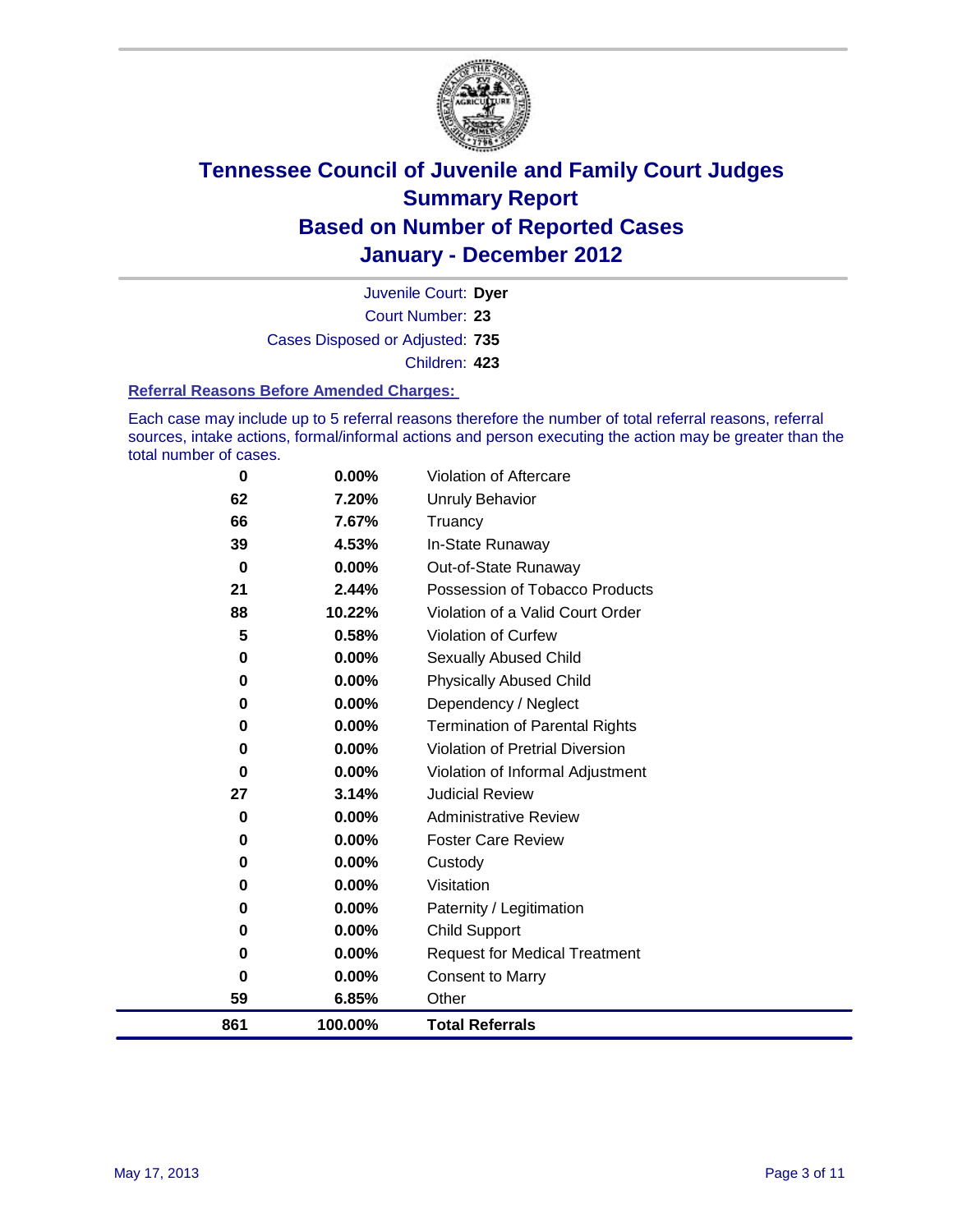

|                                 | Juvenile Court: Dyer |                                   |  |  |  |  |
|---------------------------------|----------------------|-----------------------------------|--|--|--|--|
| <b>Court Number: 23</b>         |                      |                                   |  |  |  |  |
| Cases Disposed or Adjusted: 735 |                      |                                   |  |  |  |  |
|                                 | Children: 423        |                                   |  |  |  |  |
| <b>Referral Sources: 1</b>      |                      |                                   |  |  |  |  |
| 428                             | 49.71%               | Law Enforcement                   |  |  |  |  |
| 1                               | 0.12%                | Parents                           |  |  |  |  |
| 1                               | 0.12%                | Relatives                         |  |  |  |  |
| 0                               | $0.00\%$             | Self                              |  |  |  |  |
| 73                              | 8.48%                | School                            |  |  |  |  |
| 0                               | $0.00\%$             | <b>CSA</b>                        |  |  |  |  |
| 1                               | 0.12%                | <b>DCS</b>                        |  |  |  |  |
| 0                               | $0.00\%$             | <b>Other State Department</b>     |  |  |  |  |
| O                               | $0.00\%$             | <b>District Attorney's Office</b> |  |  |  |  |
| 354                             | 41.11%               | <b>Court Staff</b>                |  |  |  |  |
| $\mathbf{2}$                    | 0.23%                | Social Agency                     |  |  |  |  |
| 0                               | $0.00\%$             | <b>Other Court</b>                |  |  |  |  |
|                                 |                      |                                   |  |  |  |  |

| 861      | 100.00%  | <b>Total Referral Sources</b> |
|----------|----------|-------------------------------|
| 0        | $0.00\%$ | Other                         |
| 0        | $0.00\%$ | <b>Unknown</b>                |
| 0        | $0.00\%$ | Hospital                      |
| $\bf{0}$ | $0.00\%$ | Child & Parent                |
|          | 0.12%    | Victim                        |

### **Age of Child at Referral: 2**

| 0   | $0.00\%$ | <b>Unknown</b>     |  |
|-----|----------|--------------------|--|
|     |          |                    |  |
| 0   |          | Ages 19 and Over   |  |
| 127 | 30.02%   | Ages 17 through 18 |  |
| 157 | 37.12%   | Ages 15 through 16 |  |
| 86  | 20.33%   | Ages 13 through 14 |  |
| 31  | 7.33%    | Ages 11 through 12 |  |
| 22  | 5.20%    | Ages 10 and Under  |  |
|     |          | 0.00%              |  |

<sup>1</sup> If different than number of Referral Reasons (861), verify accuracy of your court's data.

<sup>2</sup> One child could be counted in multiple categories, verify accuracy of your court's data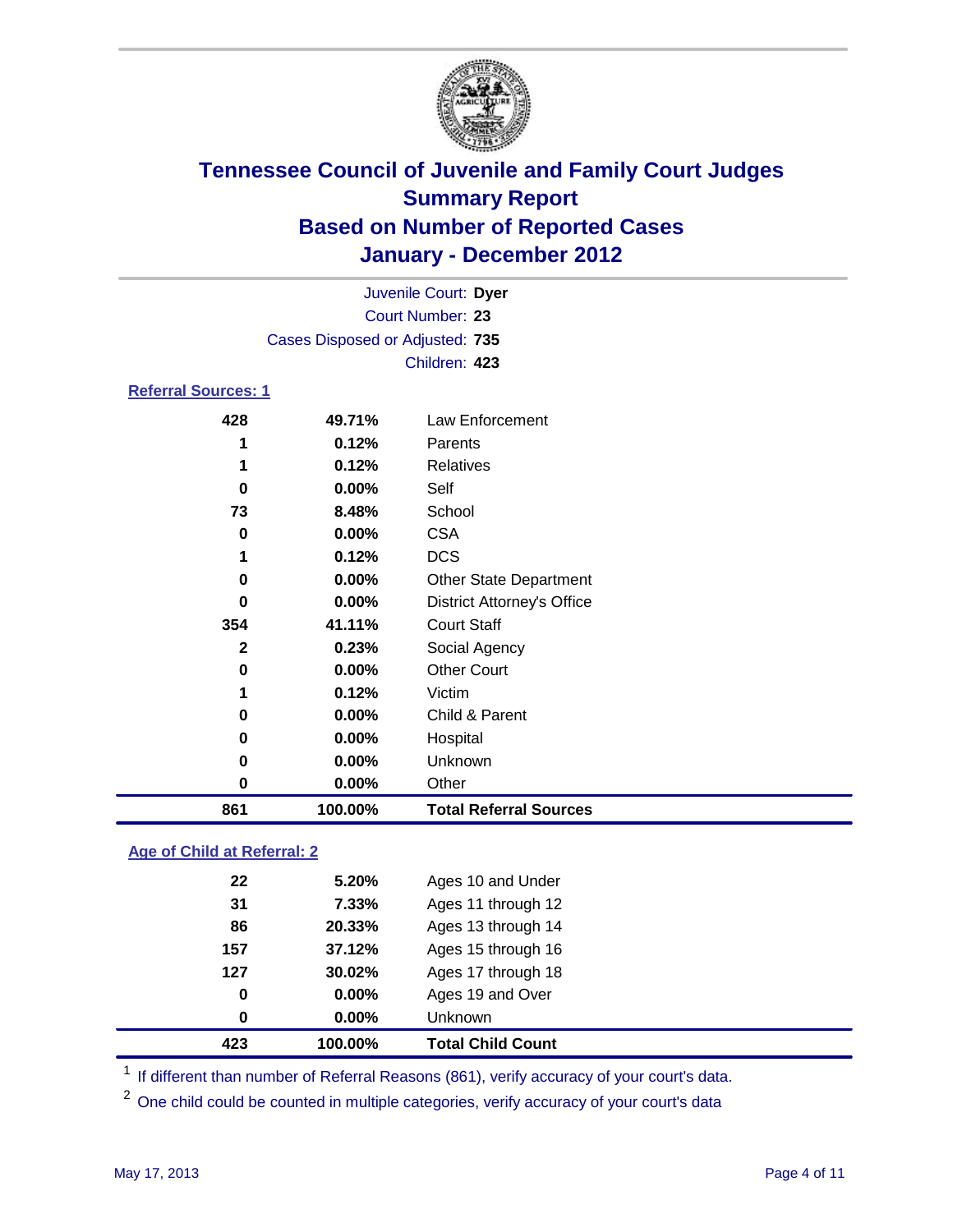

| Juvenile Court: Dyer                    |                                 |                          |  |  |
|-----------------------------------------|---------------------------------|--------------------------|--|--|
|                                         | Court Number: 23                |                          |  |  |
|                                         | Cases Disposed or Adjusted: 735 |                          |  |  |
|                                         | Children: 423                   |                          |  |  |
| Sex of Child: 1                         |                                 |                          |  |  |
| 260                                     | 61.47%                          | Male                     |  |  |
| 158                                     | 37.35%                          | Female                   |  |  |
| 5                                       | 1.18%                           | Unknown                  |  |  |
| 423                                     | 100.00%                         | <b>Total Child Count</b> |  |  |
| Race of Child: 1                        |                                 |                          |  |  |
| 281                                     | 66.43%                          | White                    |  |  |
| 126                                     | 29.79%                          | African American         |  |  |
| 0                                       | 0.00%                           | Native American          |  |  |
| $\mathbf 0$                             | 0.00%                           | Asian                    |  |  |
| 1                                       | 0.24%                           | Mixed                    |  |  |
| 15                                      | 3.55%                           | Unknown                  |  |  |
| 423                                     | 100.00%                         | <b>Total Child Count</b> |  |  |
| <b>Hispanic Origin: 1</b>               |                                 |                          |  |  |
| 4                                       | 0.95%                           | Yes                      |  |  |
| 350                                     | 82.74%                          | <b>No</b>                |  |  |
| 69                                      | 16.31%                          | Unknown                  |  |  |
| 423                                     | 100.00%                         | <b>Total Child Count</b> |  |  |
| <b>School Enrollment of Children: 1</b> |                                 |                          |  |  |
| 420                                     | 99.29%                          | Yes                      |  |  |
| 3                                       | 0.71%                           | No                       |  |  |
| $\mathbf 0$                             | 0.00%                           | Unknown                  |  |  |
| 423                                     | 100.00%                         | <b>Total Child Count</b> |  |  |

One child could be counted in multiple categories, verify accuracy of your court's data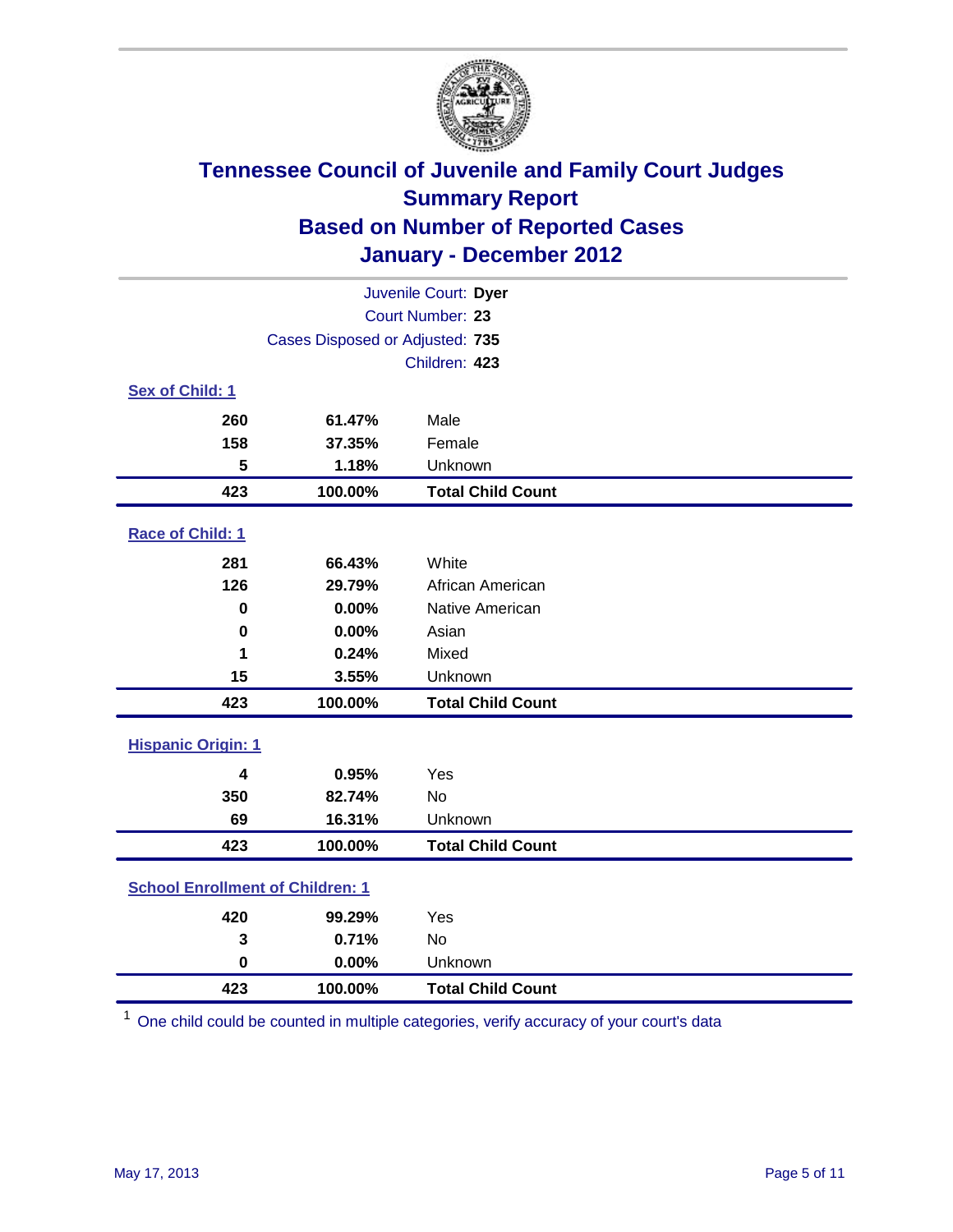

Court Number: **23** Juvenile Court: **Dyer** Cases Disposed or Adjusted: **735** Children: **423**

### **Living Arrangement of Child at Time of Referral: 1**

| 423 | 100.00%  | <b>Total Child Count</b>     |  |
|-----|----------|------------------------------|--|
| 5   | 1.18%    | Other                        |  |
| 38  | 8.98%    | Unknown                      |  |
| 0   | $0.00\%$ | Independent                  |  |
| 0   | $0.00\%$ | In an Institution            |  |
| 0   | $0.00\%$ | In a Residential Center      |  |
| 0   | $0.00\%$ | In a Group Home              |  |
| 3   | 0.71%    | With Foster Family           |  |
| 2   | 0.47%    | With Adoptive Parents        |  |
| 12  | 2.84%    | <b>With Relatives</b>        |  |
| 57  | 13.48%   | <b>With Father</b>           |  |
| 284 | 67.14%   | With Mother                  |  |
| 1   | 0.24%    | With Mother and Stepfather   |  |
| 0   | $0.00\%$ | With Father and Stepmother   |  |
| 21  | 4.96%    | With Both Biological Parents |  |
|     |          |                              |  |

#### **Type of Detention: 2**

| 735          | 100.00%  | <b>Total Detention Count</b> |  |
|--------------|----------|------------------------------|--|
| $\bf{0}$     | 0.00%    | Other                        |  |
| 733          | 99.73%   | Does Not Apply               |  |
| 0            | $0.00\%$ | Unknown                      |  |
| 0            | $0.00\%$ | Psychiatric Hospital         |  |
| 0            | 0.00%    | Jail - No Separation         |  |
| 0            | $0.00\%$ | Jail - Partial Separation    |  |
| 0            | $0.00\%$ | Jail - Complete Separation   |  |
| 0            | 0.00%    | Juvenile Detention Facility  |  |
| $\mathbf{2}$ | 0.27%    | Non-Secure Placement         |  |
|              |          |                              |  |

<sup>1</sup> One child could be counted in multiple categories, verify accuracy of your court's data

<sup>2</sup> If different than number of Cases (735) verify accuracy of your court's data.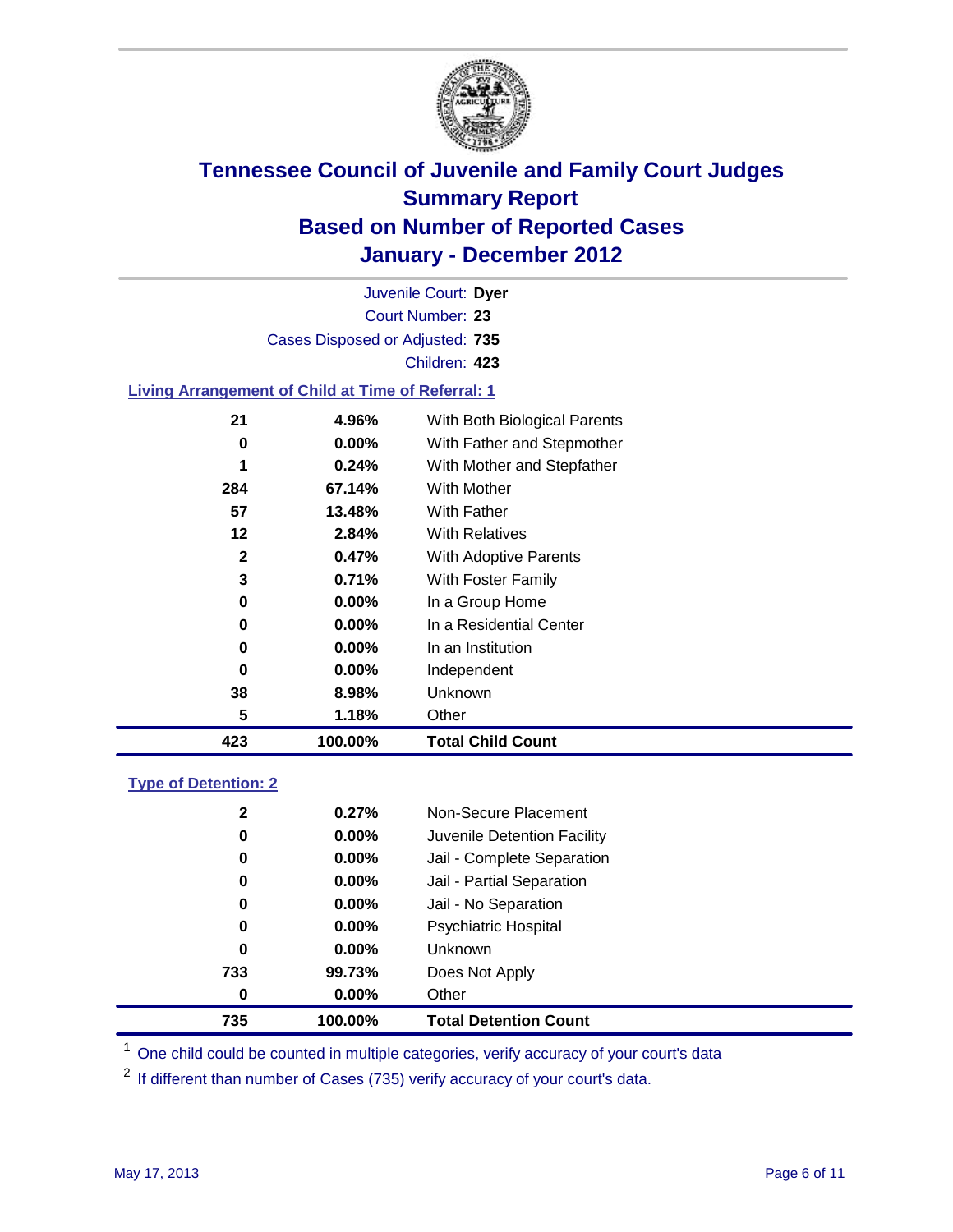

|                                                    | Juvenile Court: Dyer            |                                      |  |  |
|----------------------------------------------------|---------------------------------|--------------------------------------|--|--|
|                                                    | Court Number: 23                |                                      |  |  |
|                                                    | Cases Disposed or Adjusted: 735 |                                      |  |  |
|                                                    |                                 | Children: 423                        |  |  |
| <b>Placement After Secure Detention Hearing: 1</b> |                                 |                                      |  |  |
| $\mathbf 2$                                        | 0.27%                           | Returned to Prior Living Arrangement |  |  |
| $\bf{0}$                                           | 0.00%                           | Juvenile Detention Facility          |  |  |
| $\bf{0}$                                           | 0.00%                           | Jail                                 |  |  |
| $\bf{0}$                                           | 0.00%                           | Shelter / Group Home                 |  |  |
| $\bf{0}$                                           | 0.00%                           | <b>Foster Family Home</b>            |  |  |
| $\bf{0}$                                           | 0.00%                           | Psychiatric Hospital                 |  |  |
| 0                                                  | 0.00%                           | Unknown                              |  |  |
| 733                                                | 99.73%                          | Does Not Apply                       |  |  |
| $\bf{0}$                                           | 0.00%                           | Other                                |  |  |
|                                                    |                                 |                                      |  |  |
| 735                                                | 100.00%                         | <b>Total Placement Count</b>         |  |  |
| <b>Intake Actions: 2</b>                           |                                 |                                      |  |  |
| 622                                                | 72.24%                          | <b>Petition Filed</b>                |  |  |
| $\bf{0}$                                           | 0.00%                           | <b>Motion Filed</b>                  |  |  |
| 180                                                | 20.91%                          | <b>Citation Processed</b>            |  |  |
| $\bf{0}$                                           | 0.00%                           | Notification of Paternity Processed  |  |  |
| 27                                                 | 3.14%                           | Scheduling of Judicial Review        |  |  |
| $\bf{0}$                                           | 0.00%                           | Scheduling of Administrative Review  |  |  |
| 0                                                  | 0.00%                           | Scheduling of Foster Care Review     |  |  |
| $\bf{0}$                                           | 0.00%                           | Unknown                              |  |  |
| 19                                                 | 2.21%                           | Does Not Apply                       |  |  |
| 13                                                 | 1.51%                           | Other                                |  |  |

<sup>1</sup> If different than number of Cases (735) verify accuracy of your court's data.

<sup>2</sup> If different than number of Referral Reasons (861), verify accuracy of your court's data.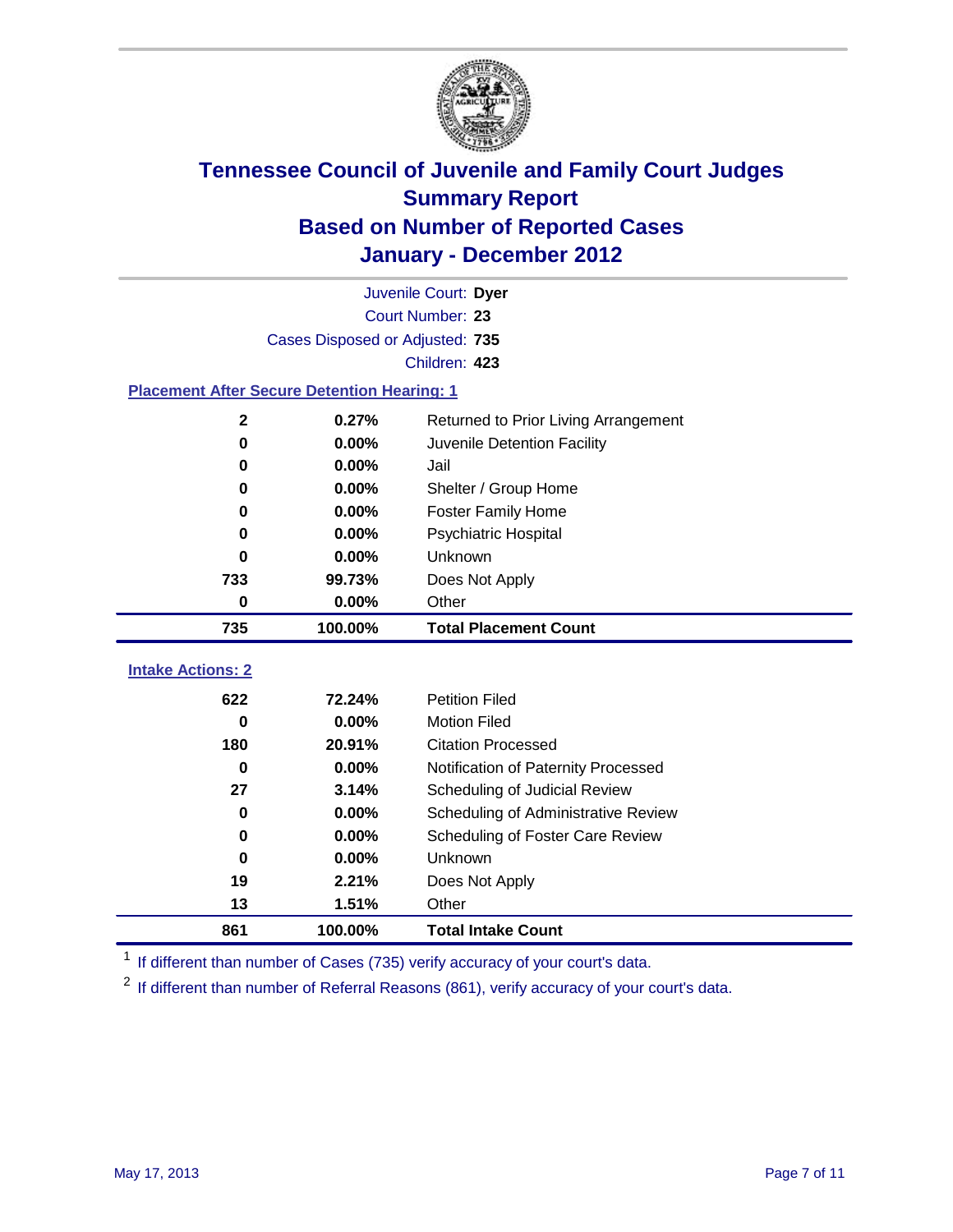

Court Number: **23** Juvenile Court: **Dyer** Cases Disposed or Adjusted: **735** Children: **423**

### **Last Grade Completed by Child: 1**

| 0                                       | 0.00%   | Too Young for School     |  |
|-----------------------------------------|---------|--------------------------|--|
| 0                                       | 0.00%   | Preschool                |  |
| $\mathbf{2}$                            | 0.47%   | Kindergarten             |  |
| 1                                       | 0.24%   | 1st Grade                |  |
| 1                                       | 0.24%   | 2nd Grade                |  |
| 1                                       | 0.24%   | 3rd Grade                |  |
| $\mathbf{2}$                            | 0.47%   | 4th Grade                |  |
| 3                                       | 0.71%   | 5th Grade                |  |
| $\overline{7}$                          | 1.65%   | 6th Grade                |  |
| 14                                      | 3.31%   | 7th Grade                |  |
| 22                                      | 5.20%   | 8th Grade                |  |
| 20                                      | 4.73%   | 9th Grade                |  |
| 29                                      | 6.86%   | 10th Grade               |  |
| 31                                      | 7.33%   | 11th Grade               |  |
| 16                                      | 3.78%   | 12th Grade               |  |
| 0                                       | 0.00%   | Non-Graded Special Ed    |  |
| $\bf{0}$                                | 0.00%   | <b>GED</b>               |  |
| $\mathbf 0$                             | 0.00%   | Graduated                |  |
| 0                                       | 0.00%   | Never Attended School    |  |
| 274                                     | 64.78%  | Unknown                  |  |
| 0                                       | 0.00%   | Other                    |  |
| 423                                     | 100.00% | <b>Total Child Count</b> |  |
| <b>Enrolled in Special Education: 1</b> |         |                          |  |

| 423          | 100.00% | <b>Total Child Count</b> |
|--------------|---------|--------------------------|
| 390          | 92.20%  | Unknown                  |
| 31           | 7.33%   | No                       |
| $\mathbf{2}$ | 0.47%   | Yes                      |
|              |         |                          |

One child could be counted in multiple categories, verify accuracy of your court's data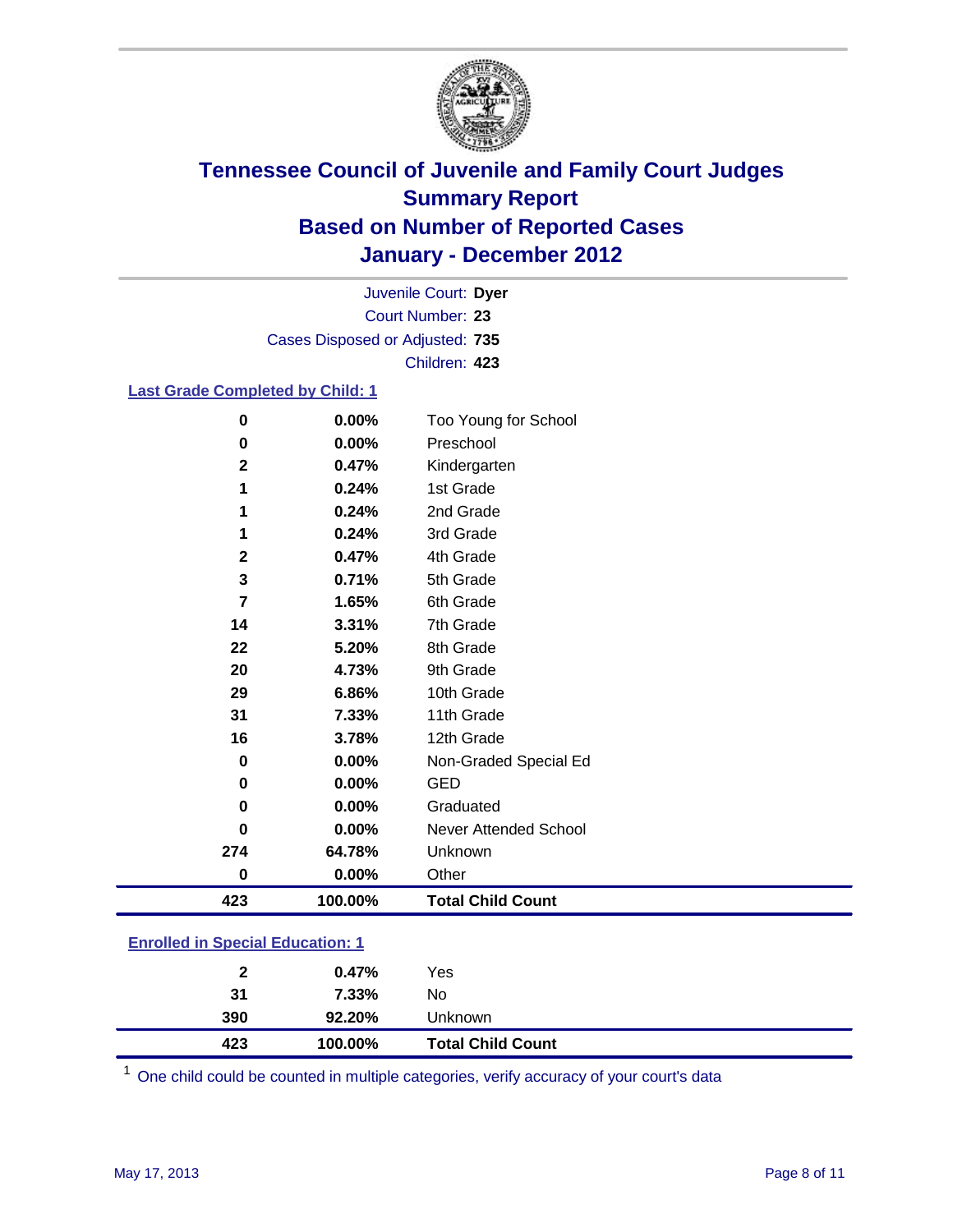

|                              |                                 | Juvenile Court: Dyer      |
|------------------------------|---------------------------------|---------------------------|
|                              |                                 | <b>Court Number: 23</b>   |
|                              | Cases Disposed or Adjusted: 735 |                           |
|                              |                                 | Children: 423             |
| <b>Action Executed By: 1</b> |                                 |                           |
| 180                          | 20.91%                          | Judge                     |
| 529                          | 61.44%                          | Magistrate                |
| 152                          | 17.65%                          | <b>YSO</b>                |
| 0                            | 0.00%                           | Other                     |
| 0                            | 0.00%                           | Unknown                   |
| 861                          | 100.00%                         | <b>Total Action Count</b> |

### **Formal / Informal Actions: 1**

| 211      | 24.51%   | Dismissed                                        |
|----------|----------|--------------------------------------------------|
| 34       | 3.95%    | Retired / Nolle Prosequi                         |
| 393      | 45.64%   | <b>Complaint Substantiated Delinquent</b>        |
| 32       | 3.72%    | <b>Complaint Substantiated Status Offender</b>   |
| 1        | 0.12%    | <b>Complaint Substantiated Dependent/Neglect</b> |
| 0        | 0.00%    | <b>Complaint Substantiated Abused</b>            |
| $\bf{0}$ | $0.00\%$ | <b>Complaint Substantiated Mentally III</b>      |
| 173      | 20.09%   | Informal Adjustment                              |
| 0        | $0.00\%$ | <b>Pretrial Diversion</b>                        |
| 8        | 0.93%    | <b>Transfer to Adult Court Hearing</b>           |
| 0        | 0.00%    | Charges Cleared by Transfer to Adult Court       |
| 0        | $0.00\%$ | Special Proceeding                               |
| 0        | $0.00\%$ | <b>Review Concluded</b>                          |
| 0        | $0.00\%$ | Case Held Open                                   |
| 9        | 1.05%    | Other                                            |
| 0        | $0.00\%$ | <b>Unknown</b>                                   |
| 861      | 100.00%  | <b>Total Action Count</b>                        |

<sup>1</sup> If different than number of Referral Reasons (861), verify accuracy of your court's data.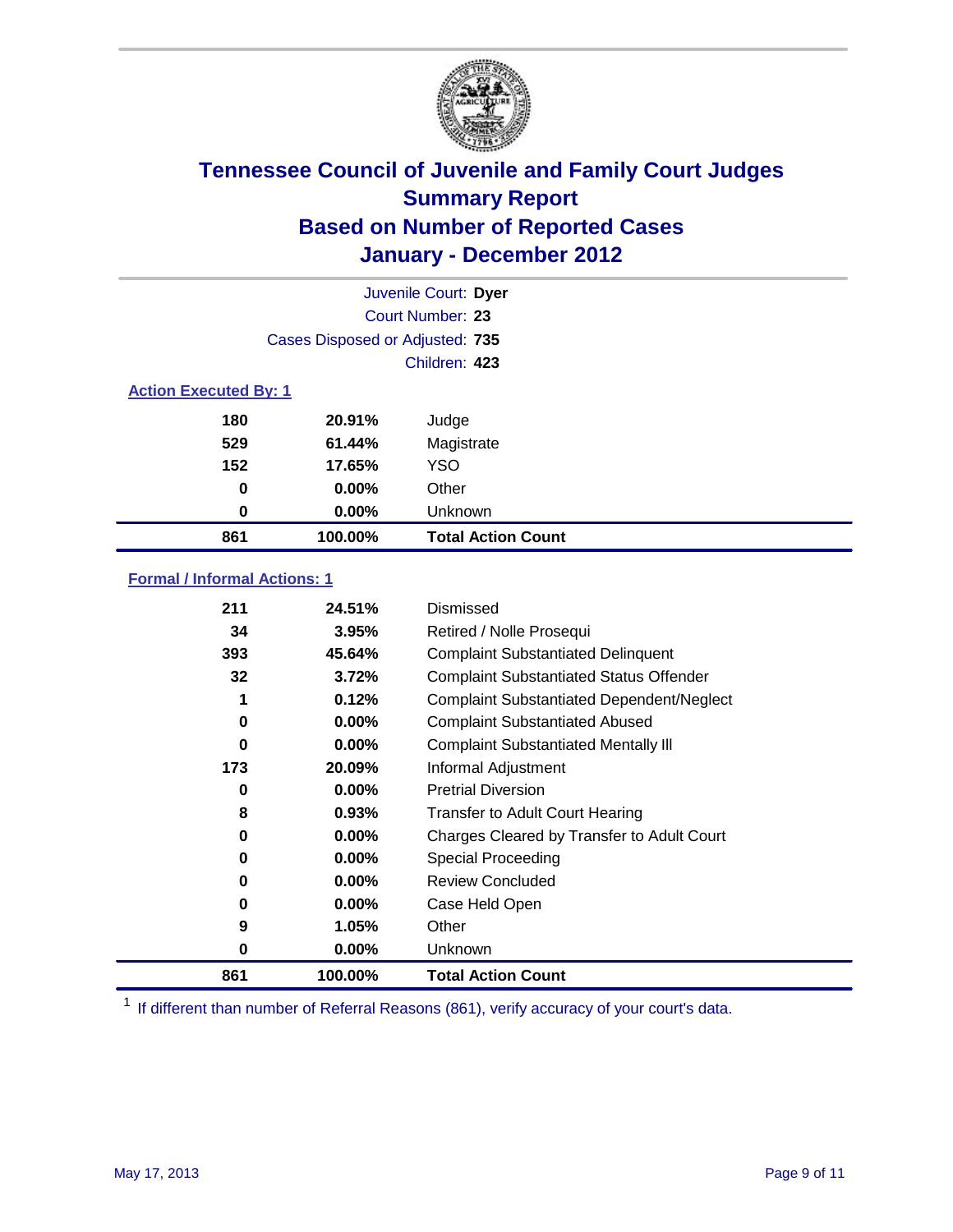

|                       |                                 | Juvenile Court: Dyer                                  |
|-----------------------|---------------------------------|-------------------------------------------------------|
|                       |                                 | Court Number: 23                                      |
|                       | Cases Disposed or Adjusted: 735 |                                                       |
|                       |                                 | Children: 423                                         |
| <b>Case Outcomes:</b> |                                 | There can be multiple outcomes for one child or case. |
| 194                   | 10.62%                          | <b>Case Dismissed</b>                                 |
| 25                    | 1.37%                           | Case Retired or Nolle Prosequi                        |
| 65                    | 3.56%                           | Warned / Counseled                                    |
| 0                     | 0.00%                           | Held Open For Review                                  |
| 160                   | 8.76%                           | Supervision / Probation to Juvenile Court             |
| 31                    | 1.70%                           | <b>Probation to Parents</b>                           |
| 3                     | 0.16%                           | Referral to Another Entity for Supervision / Service  |
| 3                     | 0.16%                           | Referred for Mental Health Counseling                 |
| 3                     | 0.16%                           | Referred for Alcohol and Drug Counseling              |
| 1                     | 0.05%                           | <b>Referred to Alternative School</b>                 |
| 0                     | 0.00%                           | Referred to Private Child Agency                      |
| 8                     | 0.44%                           | Referred to Defensive Driving School                  |
| 0                     | 0.00%                           | Referred to Alcohol Safety School                     |
| 0                     | 0.00%                           | Referred to Juvenile Court Education-Based Program    |
| 0                     | 0.00%                           | Driver's License Held Informally                      |
| 0                     | 0.00%                           | <b>Voluntary Placement with DMHMR</b>                 |
| 0                     | 0.00%                           | <b>Private Mental Health Placement</b>                |
| 0                     | 0.00%                           | <b>Private MR Placement</b>                           |
| 0                     | 0.00%                           | Placement with City/County Agency/Facility            |
| 0                     | 0.00%                           | Placement with Relative / Other Individual            |
| 55                    | 3.01%                           | Fine                                                  |
| 181                   | 9.91%                           | <b>Public Service</b>                                 |
| 43                    | 2.35%                           | Restitution                                           |
| 0                     | 0.00%                           | <b>Runaway Returned</b>                               |
| 94                    | 5.15%                           | No Contact Order                                      |
| 0                     | 0.00%                           | Injunction Other than No Contact Order                |
| 41                    | 2.24%                           | <b>House Arrest</b>                                   |
| 69                    | 3.78%                           | <b>Court Defined Curfew</b>                           |
| 0                     | 0.00%                           | Dismissed from Informal Adjustment                    |
| 0                     | 0.00%                           | <b>Dismissed from Pretrial Diversion</b>              |
| 0                     | 0.00%                           | Released from Probation                               |
| 6                     | 0.33%                           | <b>Transferred to Adult Court</b>                     |
| 0                     | 0.00%                           | <b>DMHMR Involuntary Commitment</b>                   |